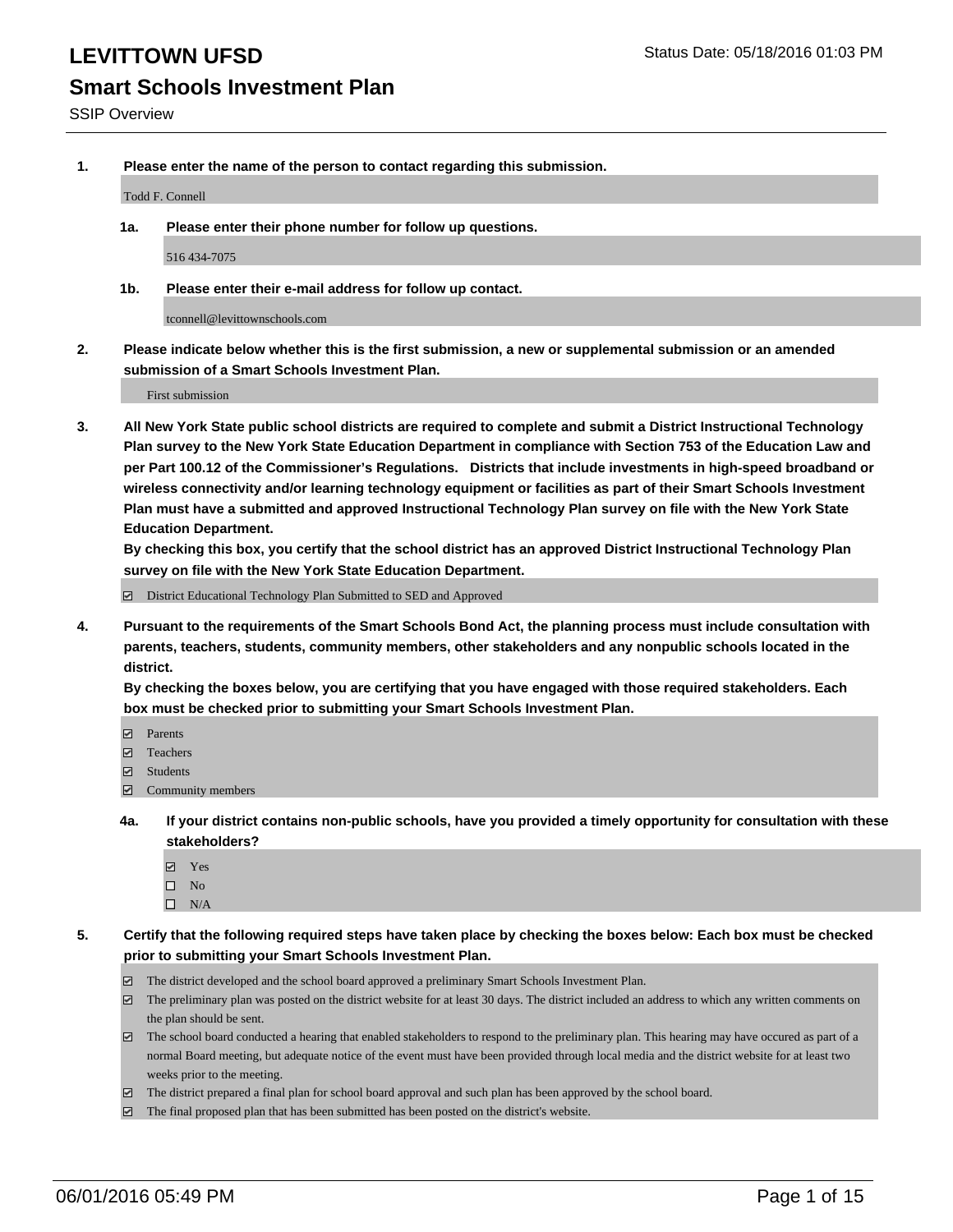SSIP Overview

**5a. Please upload the proposed Smart Schools Investment Plan (SSIP) that was posted on the district's website. Note that this should be different than your recently submitted Educational Technology Survey. The Final SSIP, as approved by the School Board, should also be posted on the website and remain there during the course of the projects contained therein.**

Smart Schools Investment Plan\_Levittown.pdf

**6. Please enter an estimate of the total number of students and staff that will benefit from this Smart Schools Investment Plan based on the cumulative projects submitted to date.**

8,733

**7. An LEA/School District may partner with one or more other LEA/School Districts to form a consortium to pool Smart Schools Bond Act funds for a project that meets all other Smart School Bond Act requirements. Each school district participating in the consortium will need to file an approved Smart Schools Investment Plan for the project and submit a signed Memorandum of Understanding that sets forth the details of the consortium including the roles of each respective district.**

 $\Box$  The district plans to participate in a consortium to partner with other school district(s) to implement a Smart Schools project.

**8. Please enter the name and 6-digit SED Code for each LEA/School District participating in the Consortium.**

| <b>Partner LEA/District</b> | <b>ISED BEDS Code</b> |
|-----------------------------|-----------------------|
| (No Response)               | (No Response)         |

**9. Please upload a signed Memorandum of Understanding with all of the participating Consortium partners.**

(No Response)

**10. Your district's Smart Schools Bond Act Allocation is:**

\$4,969,070

**11. Enter the budget sub-allocations by category that you are submitting for approval at this time. If you are not budgeting SSBA funds for a category, please enter 0 (zero.) If the value entered is \$0, you will not be required to complete that survey question.**

|                                       | Sub-<br>Allocations |
|---------------------------------------|---------------------|
| <b>School Connectivity</b>            | 286,932             |
| Connectivity Projects for Communities | 0                   |
| <b>Classroom Technology</b>           | 1,097,990           |
| Pre-Kindergarten Classrooms           | 0                   |
| Replace Transportable Classrooms      | 0                   |
| High-Tech Security Features           | 0                   |
| Totals:                               | 1,384,922.00        |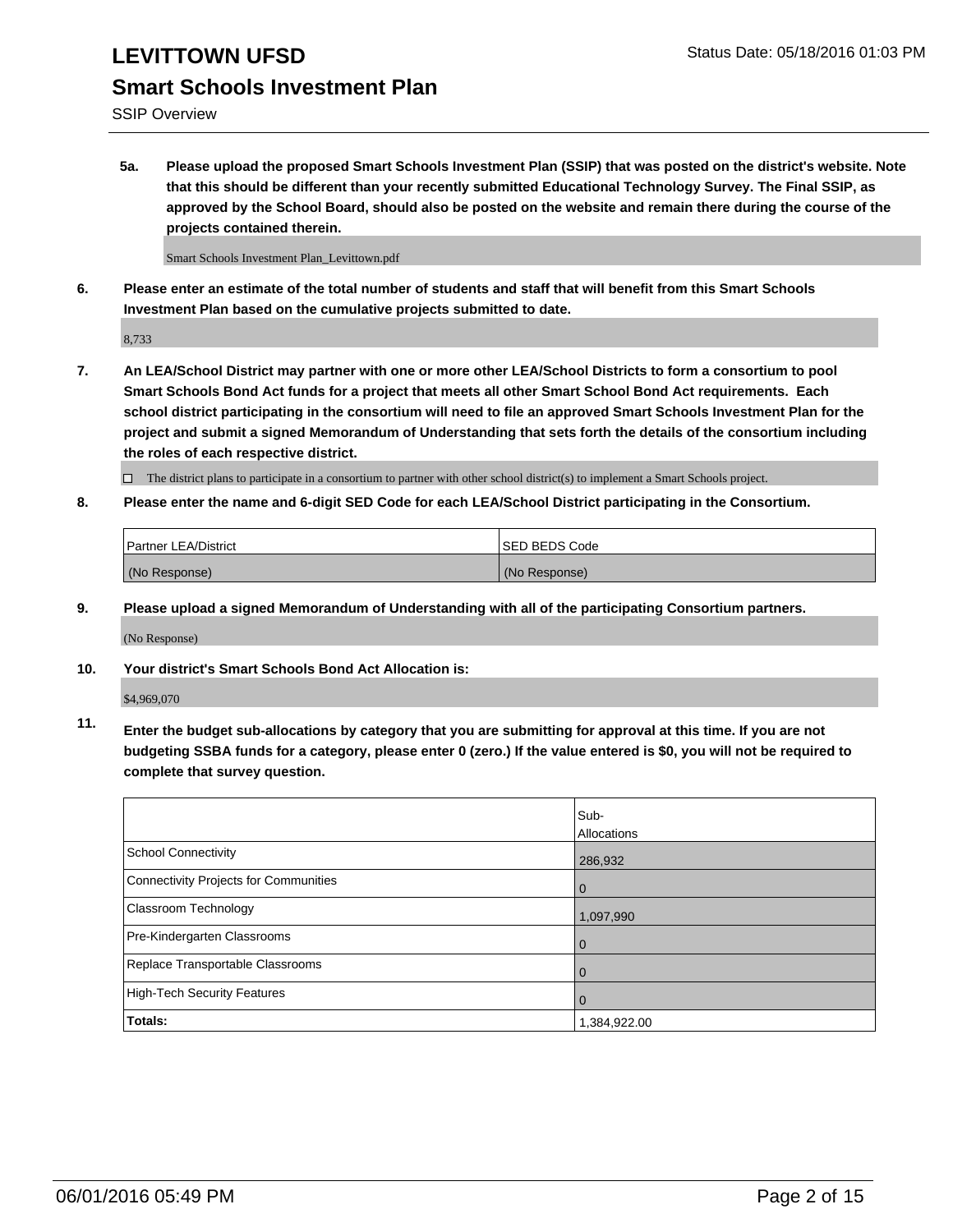School Connectivity

- **1. In order for students and faculty to receive the maximum benefit from the technology made available under the Smart Schools Bond Act, their school buildings must possess sufficient connectivity infrastructure to ensure that devices can be used during the school day. Smart Schools Investment Plans must demonstrate that:**
	- **sufficient infrastructure that meets the Federal Communications Commission's 100 Mbps per 1,000 students standard currently exists in the buildings where new devices will be deployed, or**
	- **is a planned use of a portion of Smart Schools Bond Act funds, or**
	- **is under development through another funding source.**

**Smart Schools Bond Act funds used for technology infrastructure or classroom technology investments must increase the number of school buildings that meet or exceed the minimum speed standard of 100 Mbps per 1,000 students and staff within 12 months. This standard may be met on either a contracted 24/7 firm service or a "burstable" capability. If the standard is met under the burstable criteria, it must be:**

**1. Specifically codified in a service contract with a provider, and**

**2. Guaranteed to be available to all students and devices as needed, particularly during periods of high demand, such as computer-based testing (CBT) periods.**

**Please describe how your district already meets or is planning to meet this standard within 12 months of plan submission.**

To achieve the FCC recommendation we will need to increase the subscribed speed from our internet service provider and in turn upgrade the internet firewall to support that speed. Based upon enrollment we would need the firewall to handle approximately 730 Mbps. Currently the firewall supports 200 Mbps. The funding will be used to upgrade to a newer model firewall capable of much higher bandwidth speeds on its network interfaces and its internal backplane. This will allow us to meet or exceed the FCC recommendation. Pending approval of our SSIP we plan on having the new firewall installed this summer (2016) and our internet speed increased by August 31st 2016.

- **1a. If a district believes that it will be impossible to meet this standard within 12 months, it may apply for a waiver of this requirement, as described on the Smart Schools website. The waiver must be filed and approved by SED prior to submitting this survey.**
	- By checking this box, you are certifying that the school district has an approved waiver of this requirement on file with the New York State Education Department.

### **2. Connectivity Speed Calculator (Required)**

|                  | Number of<br>Students | Multiply by<br>100 Kbps | Divide by 1000 Current Speed<br>Ito Convert to<br>l Reauired<br>lSpeed in Mb | lin Mb | Expected<br>Speed to be<br>Attained Within   Required<br>12 Months | Expected Date<br>When<br>Speed Will be<br>Met |
|------------------|-----------------------|-------------------------|------------------------------------------------------------------------------|--------|--------------------------------------------------------------------|-----------------------------------------------|
| Calculated Speed | 7.295                 | 729,500                 | 729.5                                                                        | 200    | 750                                                                | 8/31/2016                                     |

#### **3. Briefly describe how you intend to use Smart Schools Bond Act funds for high-speed broadband and/or wireless connectivity projects in school buildings.**

The funding will be used to upgrade the backend network infrastructure in our district to be able to handle much higher bandwidth speeds. Currently the network supports 1 gigabit connections on the LAN/WAN; this upgrade will expand the data throughput capacity 10 fold to 10 gigabits per second. This will allow faster delivery of rich multimedia content, increased performance accessing locally shared resources, increased access to instructional online software, quicker software deployment and better prepare us for online based assessments. Additionally the funding will be used to purchase an upgraded firewall capable of handling higher bandwidth speeds while simultaneously better securing the internal network. Laptop carts that are being purchased in the Classroom Learning Technology category will benefit from WiFi Access points installed directly to the cart, allowing them to be more mobile and capable of being used in areas where WiFi coverage may be limited.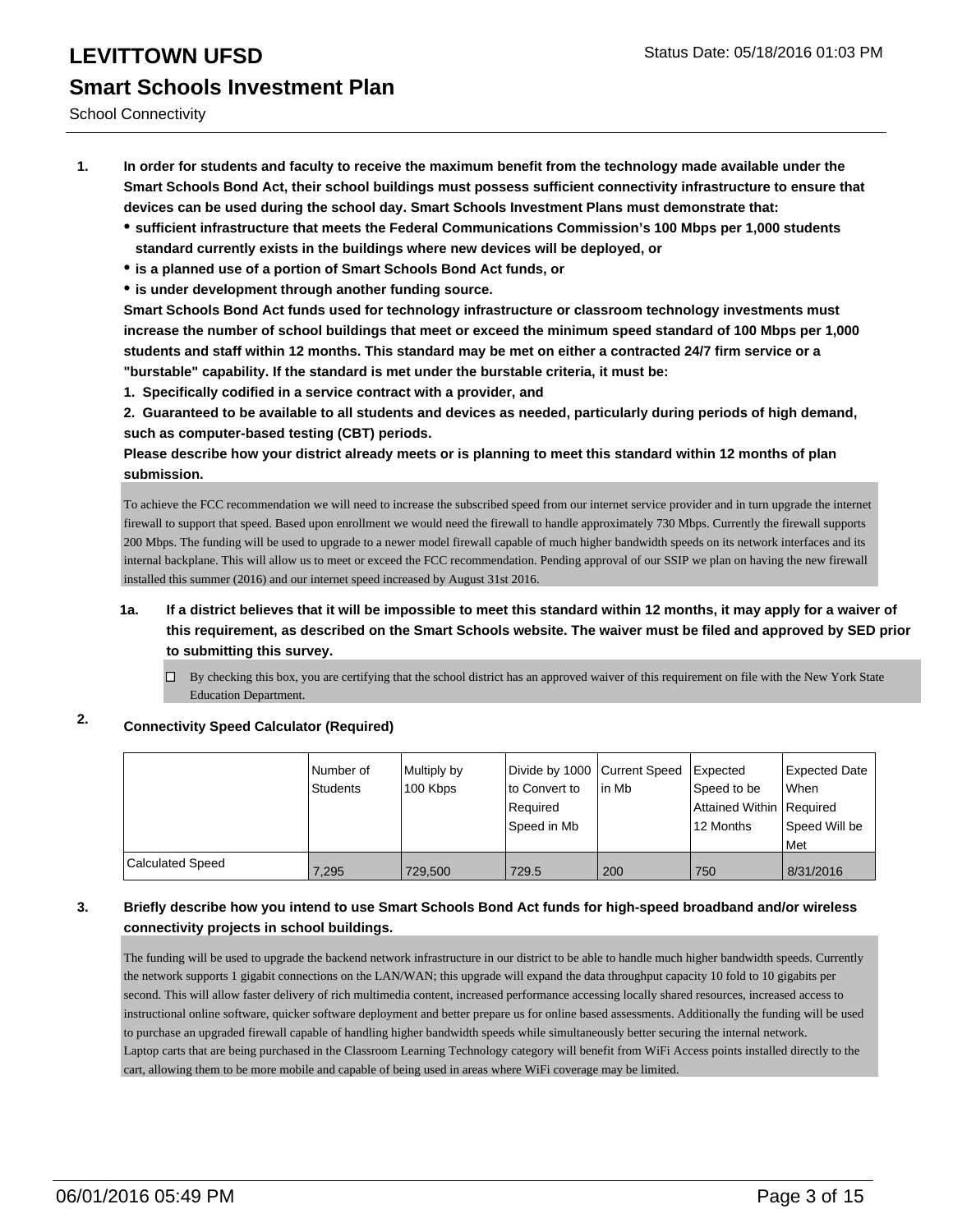School Connectivity

**4. Briefly describe the linkage between the district's District Instructional Technology Plan and the proposed projects. (There should be a link between your response to this question and your response to Question 1 in Part E. Curriculum and Instruction "What are the district's plans to use digital connectivity and technology to improve teaching and learning?)**

The proposed network upgrades will ease network congestion and allow for further expansion of digital content to support, enrich and expand upon the curriculum. Network congestion impedes the adoption of digital resources by teachers and students due to the frustration caused by a slowed experience. Teachers, students and staff will all benefit from the speed at which online and local network resources are served. Supplemental curriculum materials, learning management systems, ebooks, collaboration software, assessment software, etc. will all be more readily available due to the greater speeds. This will lead to increased usage and facilitate improved teaching and learning throughout the District.

**5. If the district wishes to have students and staff access the Internet from wireless devices within the school building, or in close proximity to it, it must first ensure that it has a robust Wi-Fi network in place that has sufficient bandwidth to meet user demand.**

#### **Please describe how you have quantified this demand and how you plan to meet this demand.**

Network bandwidth and performance is measured and monitored with a combination of hardware and industry leading software. We use SolarWinds and WhatsUpGold to provide real time monitoring of network interfaces and servers throughout the district. These applications alert us immediately if anything is down but further can provide detailed analysis of network traffic allowing us to address issues proactively rather than reactively. Additional monitoring, reporting, and troubleshooting specific to the WiFi network is made available to us via the Aruba Airwave product. WiFi information such as complete visual coverage maps of entire buildings all the way down to detailed and granular reports on specific devices connecting to specific access points are possible with the Airwave. It has allowed us to proactively look at WiFi usage and make adjustments where needed, for example boosting the signal strength in high density areas or adding additional WiFi access points where needed. All of these tools collectively allow us to plan properly and meet the needs of our teachers, students and staff.

**6. As indicated on Page 5 of the guidance, the Office of Facilities Planning will have to conduct a preliminary review of all capital projects, including connectivity projects.**

| <b>Project Number</b> |  |
|-----------------------|--|
| 28-02-05-03-7-999-SB1 |  |

**7. Certain high-tech security and connectivity infrastructure projects may be eligible for an expedited review process as determined by the Office of Facilities Planning.**

#### **Was your project deemed eligible for streamlined review?**

Yes

**7a. Districts that choose the Streamlined Review Process will be required to certify that they have reviewed all installations with their licensed architect or engineer of record and provide that person's name and license number.**

**The licensed professional must review the products and proposed method of installation prior to implementation and review the work during and after completion in order to affirm that the work was code-compliant, if requested.**

I certify that I have reviewed all installations with a licensed architect or engineer of record.

**8. Include the name and license number of the architect or engineer of record.**

| Name           | l License Number |
|----------------|------------------|
| l Michael Mark | 2254C<br>33516   |

**9. If you are submitting an allocation for School Connectivity complete this table. Note that the calculated Total at the bottom of the table must equal the Total allocation for this category that you entered in the SSIP Overview overall budget.**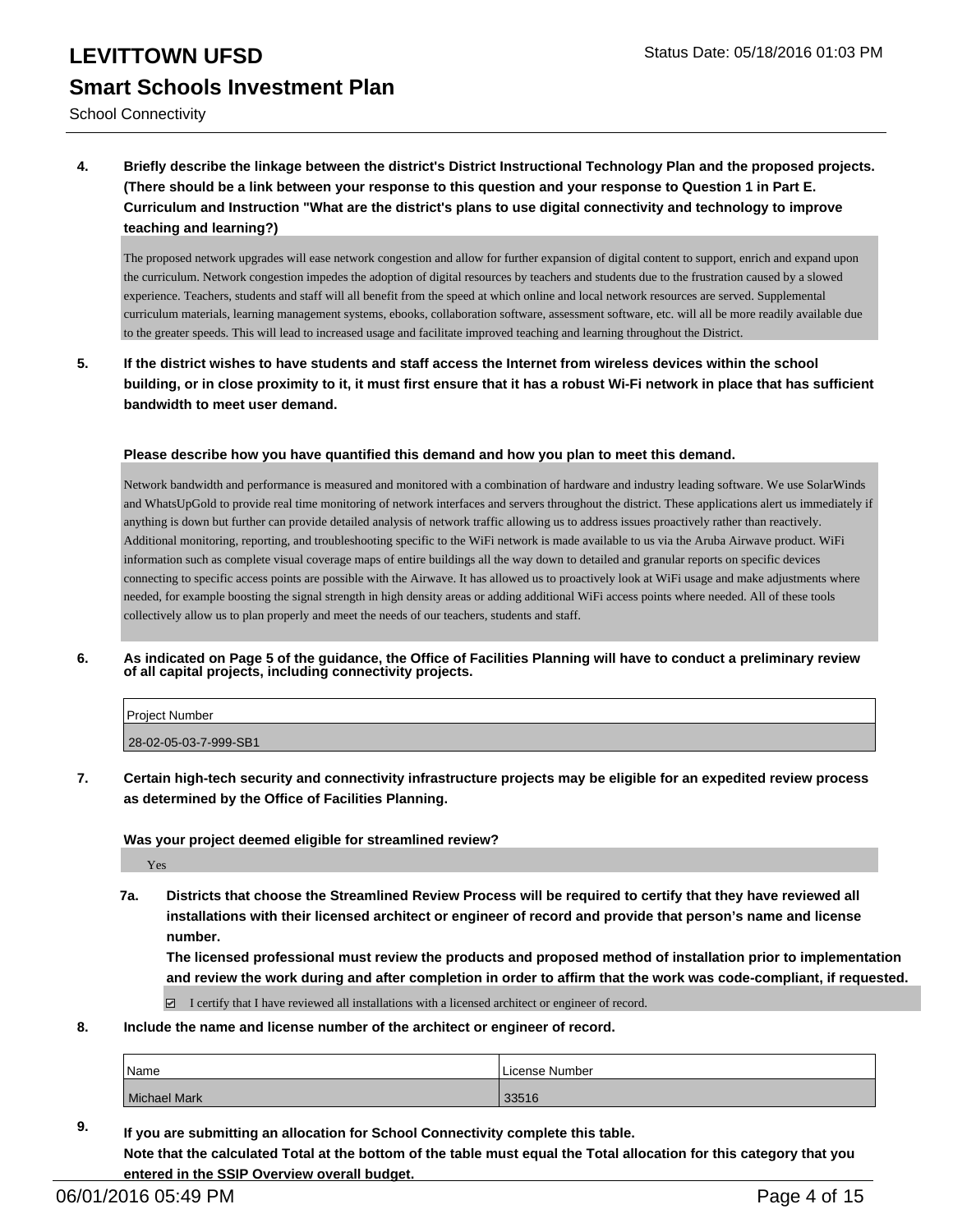### **LEVITTOWN UFSD** Status Date: 05/18/2016 01:03 PM

### **Smart Schools Investment Plan**

School Connectivity

|                                            | Sub-<br>Allocation |
|--------------------------------------------|--------------------|
| Network/Access Costs                       | 193,109            |
| <b>Outside Plant Costs</b>                 | $\overline{0}$     |
| School Internal Connections and Components | 56,574             |
| <b>Professional Services</b>               | 37,249             |
| Testing                                    | $\overline{0}$     |
| Other Upfront Costs                        | $\mathbf 0$        |
| <b>Other Costs</b>                         | $\overline{0}$     |
| Totals:                                    | 286,932.00         |

| Select the allowable expenditure<br>type.<br>Repeat to add another item under<br>each type. | Item to be purchased                                                                      | Quantity       | Cost per Item | <b>Total Cost</b> |
|---------------------------------------------------------------------------------------------|-------------------------------------------------------------------------------------------|----------------|---------------|-------------------|
| <b>Network/Access Costs</b>                                                                 | HP ProCurve 2-Port SFP+/2-Port CX4<br>10GbE yl Module (LAN)                               | 18             | 1,300         | 23,400            |
| <b>Network/Access Costs</b>                                                                 | HP 20-port Gig-T PoE+ / 2-port 10GbE<br>SFP+ v2 zl Module (16 LAN/ 2 WAN)                 | 18             | 2.795         | 50,310            |
| <b>Network/Access Costs</b>                                                                 | HP X132 10G SFP+ LC LRM<br>Transceiver (LAN)                                              | 81             | 589           | 47,709            |
| Network/Access Costs                                                                        | HP 8-port 10-GbE SFP+ v2 zl Module<br>(WAN)                                               | $\overline{7}$ | 3,120         | 21,840            |
| Network/Access Costs                                                                        | HP 5406R 44GT PoE+ / 4SFP+ v3 zl2<br>Swch (WAN)                                           | 2              | 4,920         | 9,840             |
| Network/Access Costs                                                                        | HP 5400R 1100W PoE+ zl2 Power<br>Supply (WAN)                                             | $\overline{4}$ | 799           | 3,196             |
| <b>Network/Access Costs</b>                                                                 | HP X132 10G SFP+ LC LR<br>Transceiver (WAN)                                               | 16             | 1,814         | 29,024            |
| <b>Professional Services</b>                                                                | 10 Gb network upgrade- HP Startup<br>ProCurve Chassis 53/5400 8212 (18<br>LAN 18 / 8 WAN) | 26             | 1,279         | 33,254            |
| <b>Connections/Components</b>                                                               | Firewall                                                                                  | 1              | 56,574        | 56,574            |
| <b>Professional Services</b>                                                                | Firewall installation & configuration                                                     | $\mathbf{1}$   | 3,995         | 3,995             |
| <b>Network/Access Costs</b>                                                                 | WiFi Access Points-Aruba                                                                  | 10             | 779           | 7,790             |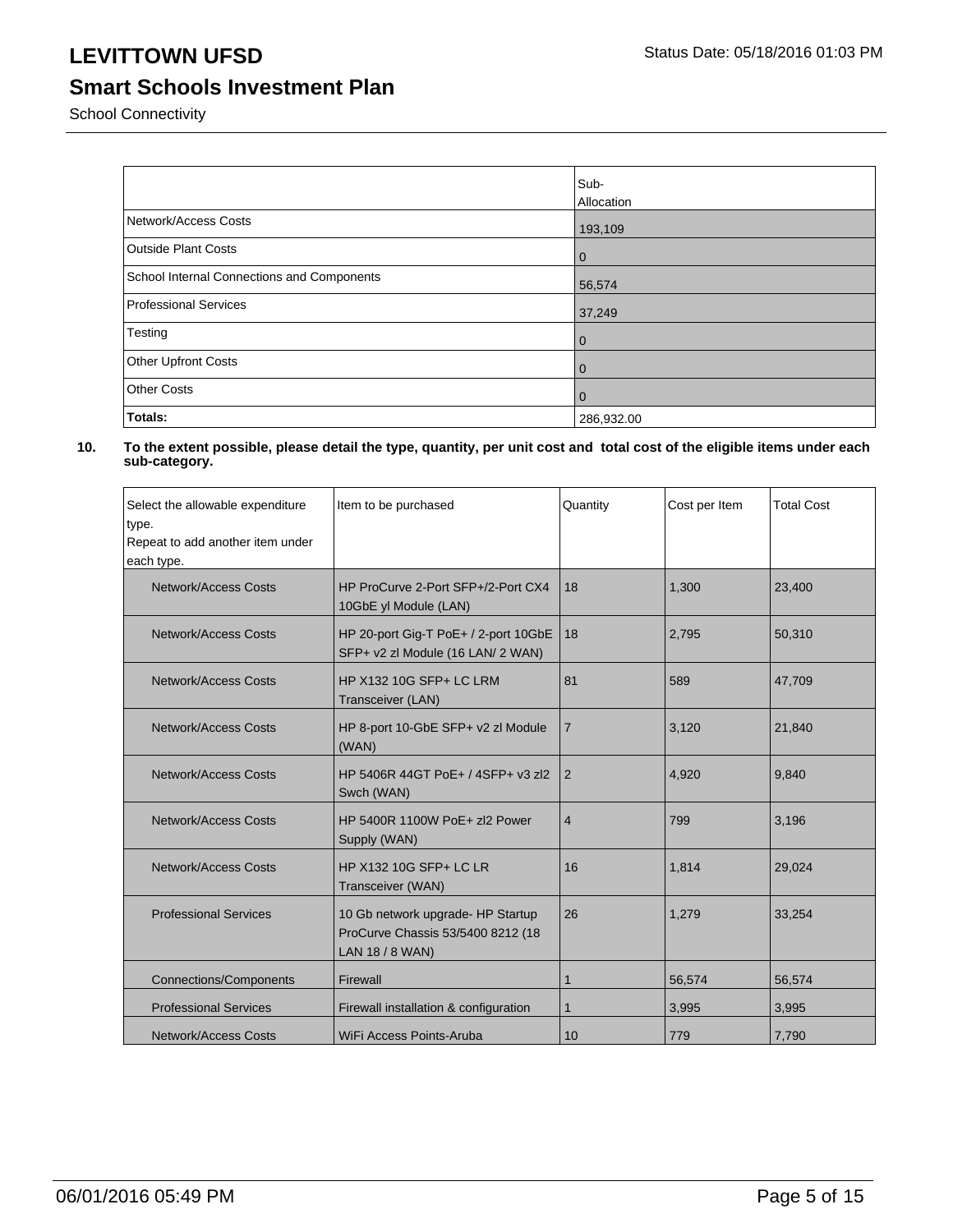### **Smart Schools Investment Plan**

Community Connectivity (Broadband and Wireless)

**1. Briefly describe how you intend to use Smart Schools Bond Act funds for high-speed broadband and/or wireless connectivity projects in the community.**

(No Response)

**2. Please describe how the proposed project(s) will promote student achievement and increase student and/or staff access to the Internet in a manner that enhances student learning and/or instruction outside of the school day and/or school building.**

(No Response)

**3. Community connectivity projects must comply with all the necessary local building codes and regulations (building and related permits are not required prior to plan submission).**

 $\Box$  I certify that we will comply with all the necessary local building codes and regulations.

**4. Please describe the physical location of the proposed investment.**

(No Response)

**5. Please provide the initial list of partners participating in the Community Connectivity Broadband Project, along with their Federal Tax Identification (Employer Identification) number.**

| <b>Project Partners</b> | <b>IFederal ID#</b> |
|-------------------------|---------------------|
| (No Response)           | (No Response)       |

**6. If you are submitting an allocation for Community Connectivity, complete this table.**

**Note that the calculated Total at the bottom of the table must equal the Total allocation for this category that you entered in the SSIP Overview overall budget.**

|                                    | Sub-Allocation |
|------------------------------------|----------------|
| Network/Access Costs               | (No Response)  |
| Outside Plant Costs                | (No Response)  |
| <b>Tower Costs</b>                 | (No Response)  |
| <b>Customer Premises Equipment</b> | (No Response)  |
| Professional Services              | (No Response)  |
| Testing                            | (No Response)  |
| <b>Other Upfront Costs</b>         | (No Response)  |
| Other Costs                        | (No Response)  |
| Totals:                            |                |

| Select the allowable expenditure | litem to be purchased | Quantity      | Cost per Item | <b>Total Cost</b> |
|----------------------------------|-----------------------|---------------|---------------|-------------------|
| type.                            |                       |               |               |                   |
| Repeat to add another item under |                       |               |               |                   |
| each type.                       |                       |               |               |                   |
| (No Response)                    | (No Response)         | (No Response) | (No Response) | (No Response)     |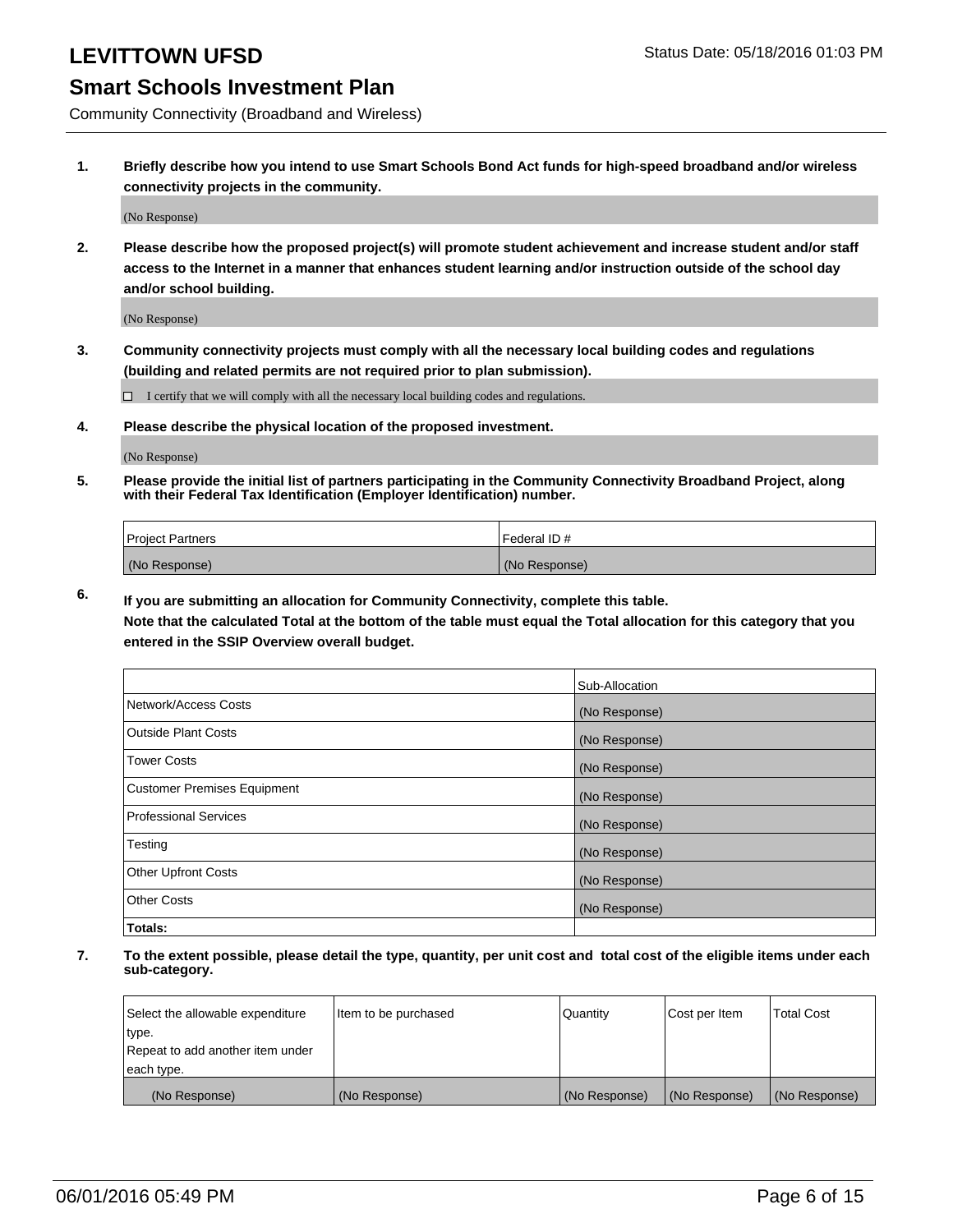#### Classroom Learning Technology

**1. In order for students and faculty to receive the maximum benefit from the technology made available under the Smart Schools Bond Act, their school buildings must possess sufficient connectivity infrastructure to ensure that devices can be used during the school day. Smart Schools Investment Plans must demonstrate that sufficient infrastructure that meets the Federal Communications Commission's 100 Mbps per 1,000 students standard currently exists in the buildings where new devices will be deployed, or is a planned use of a portion of Smart Schools Bond Act funds, or is under development through another funding source.**

**Smart Schools Bond Act funds used for technology infrastructure or classroom technology investments must increase the number of school buildings that meet or exceed the minimum speed standard of 100 Mbps per 1,000 students and staff within 12 months. This standard may be met on either a contracted 24/7 firm service or a "burstable" capability. If the standard is met under the burstable criteria, it must be:**

**1. Specifically codified in a service contract with a provider, and**

**2. Guaranteed to be available to all students and devices as needed, particularly during periods of high demand, such as computer-based testing (CBT) periods.**

**Please describe how your district already meets or is planning to meet this standard within 12 months of plan submission.**

To achieve the FCC recommendation we will need to increase the subscribed speed from our internet service provider and in turn upgrade the internet firewall to support that speed. Based upon enrollment we would need the firewall to handle approximately 730 Mbps. Currently the firewall supports 200 Mbps. The School Connectivity category of the Smart Bond funding will be used to upgrade to a newer model firewall capable of much higher bandwidth speeds on its network interfaces and its internal backplane. This will allow us to meet or exceed the FCC recommendation. Pending approval of our SSIP we plan on having the new firewall installed this summer (2016) and our internet speed increased by August 31st 2016.

- **1a. If a district believes that it will be impossible to meet this standard within 12 months, it may apply for a waiver of this requirement, as described on the Smart Schools website. The waiver must be filed and approved by SED prior to submitting this survey.**
	- $\Box$  By checking this box, you are certifying that the school district has an approved waiver of this requirement on file with the New York State Education Department.

### **2. Connectivity Speed Calculator (Required)**

|                         | INumber of<br>Students | Multiply by<br>100 Kbps | Divide by 1000 Current Speed<br>lto Convert to<br>Required<br>Speed in Mb | lin Mb | <b>I</b> Expected<br>Speed to be<br>Attained Within Required<br>12 Months | Expected Date<br><b>When</b><br>Speed Will be<br>l Met |
|-------------------------|------------------------|-------------------------|---------------------------------------------------------------------------|--------|---------------------------------------------------------------------------|--------------------------------------------------------|
| <b>Calculated Speed</b> | 7.295                  | 729.500                 | 729.5                                                                     | 200    | 750                                                                       | 8/31/16                                                |

### **3. If the district wishes to have students and staff access the Internet from wireless devices within the school building, or in close proximity to it, it must first ensure that it has a robust Wi-Fi network in place that has sufficient bandwidth to meet user demand.**

#### **Please describe how you have quantified this demand and how you plan to meet this demand.**

Network bandwidth and performance is measured and monitored with a combination of hardware and industry leading software. We use SolarWinds and WhatsUpGold to provide real time monitoring of network interfaces and servers throughout the district. These applications alert us immediately if anything is down but further can provide detailed analysis of network traffic allowing us to address issues proactively rather than reactively. Additional monitoring, reporting, and troubleshooting specific to the WiFi network is made available to us via the Aruba Airwave product. WiFi information such as complete visual coverage maps of entire buildings all the way down to detailed and granular reports on specific devices connecting to specific access points are possible with the Airwave. It has allowed us to proactively look at WiFi usage and make adjustments where needed, for example boosting the signal strength in high density areas or adding additional WiFi access points where needed. All of these tools collectively allow us to plan properly and meet the needs of our teachers, students and staff.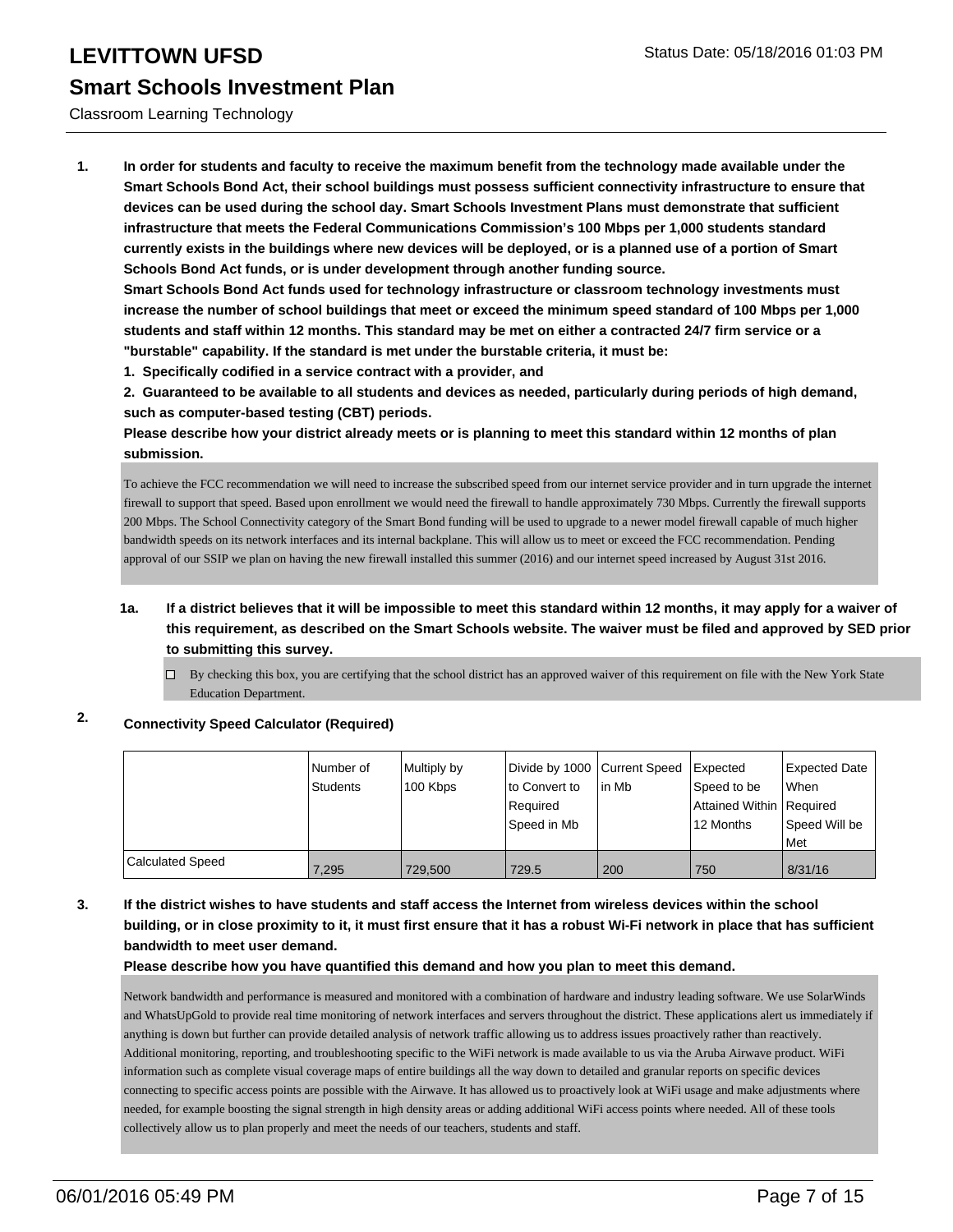#### Classroom Learning Technology

**4. All New York State public school districts are required to complete and submit an Instructional Technology Plan survey to the New York State Education Department in compliance with Section 753 of the Education Law and per Part 100.12 of the Commissioner's Regulations.**

**Districts that include educational technology purchases as part of their Smart Schools Investment Plan must have a submitted and approved Instructional Technology Plan survey on file with the New York State Education Department.**

- $\boxtimes$  By checking this box, you are certifying that the school district has an approved Instructional Technology Plan survey on file with the New York State Education Department.
- **5. Describe the devices you intend to purchase and their compatibility with existing or planned platforms or systems. Specifically address the adequacy of each facility's electrical, HVAC and other infrastructure necessary to install and support the operation of the planned technology.**

The devices selected will fit in seamlessly with our current devices and network environment. Like our existing computers they are all Windows based and support the latest Wif-Fi standard. The ASUS T100TA will further our 1:1 initiative. We have currently deployed over 600 of these devices. They have the flexibility of being used as a touch screen tablet or as a laptop with full keyboard, the Windows operating system is familiar to both teachers and students, they provide enough battery life to make it through the school day, and they are manageable. This tablet was also selected for use by one of the non-public schools within the District. The other device model selected is the Dell Latitude 5450. We have close to 700 Dell laptops deployed throughout the District. These laptops will be needed due to the additional computing resources needed in anticipation of NYS Computer Based Testing. They were chosen for the following reasons; in order to best meet the technical device requirements for testing devices (keyboard, screen size, device management/lockdown), their mobility (move to any classroom), and their ruggedness vs. tablets. During non-testing times, the laptops can easily be used to support and enhance the curriculum adding additional value to their acquisition. The Dell Inspiron 15 laptop model was selected for use by one of the non-public schools within our District. It comes equipped with Windows 10 Professional, adequate memory and storage, WiFi, a large screen and full size keyboard. They are the same model currently utilized by the non-public school for classroom instruction. All of the District's classrooms are equipped with dedicated 120 volt AC 20 AMP circuits readily available to charge the tablets/laptops if necessary. A full classroom set of the ASUS tablets would only draw a maximum load of approximately 440 watts, far below the recommended circuit maximum of 1,920 watts (2,400 watts in theory). Similarly the mobile Dell laptop carts can safely be charged using these dedicated classroom outlets. Any electrical load will be dispersed throughout the District as not all of these units are in any one building. In addition, for our 1:1 tablet initiative, students are reminded to bring their tablets into school fully charged everyday in order to decrease downtime due to charging issues thus allowing for the maximum instructional benefit throughout the school day.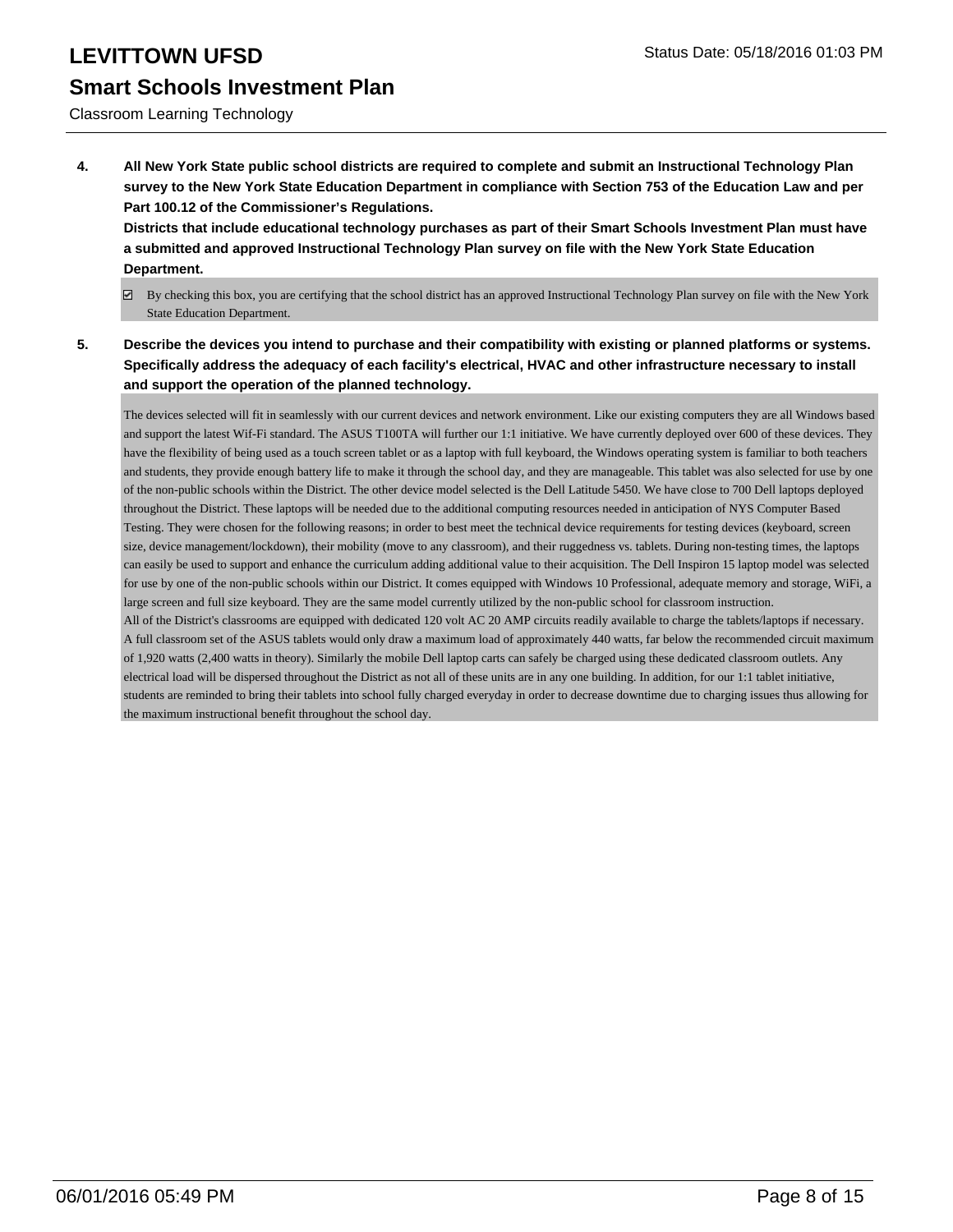Classroom Learning Technology

- **6. Describe how the proposed technology purchases will:**
	- **> enhance differentiated instruction;**
	- **> expand student learning inside and outside the classroom;**
	- **> benefit students with disabilities and English language learners; and**
	- **> contribute to the reduction of other learning gaps that have been identified within the district.**

**The expectation is that districts will place a priority on addressing the needs of students who struggle to succeed in a rigorous curriculum. Responses in this section should specifically address this concern and align with the district's Instructional Technology Plan (in particular Question 2 of E. Curriculum and Instruction: "Does the district's instructional technology plan address the needs of students with disabilities to ensure equitable access to instruction, materials and assessments?" and Question 3 of the same section: "Does the district's instructional technology plan address the provision of assistive technology specifically for students with disabilities to ensure access to and participation in the general curriculum?"**

#### **Enhance Differentiated Instruction**

- The tablet device selected in this proposal will be used to further the 1:1 initiative in the District. The 1:1 initiative aligns itself well with the goal of differentiated instruction. Each student with their own device can be offered individualized software specific to their needs. For example, if a student was in need of reinforcement for a particular math concept, an app can be installed to meet that need. On a larger scale more software can be utilized that offers individualized assessment and reinforcement specific for that student. Different learning styles can also be addressed with the staggering number of educational apps and software available for these devices.
- **Expanded Learning Inside the classroom**
- The primary purpose of the devices is to provide greater access to technology in the classroom. Creating opportunities for students to learn using the abundance of digital resources available and likewise giving teachers opportunities to teach the curriculum with an incredible tool in the hand of every student. The devices will allow for more effective communication and collaboration than ever before preparing our students for the digital world we live in.

#### **Expanded Learning Outside the classroom**

• The 1:1 initiative started by the District allows for each student to take their assigned device home with them every night, including weekends and holiday breaks. The devices proposed for purchase will be setup to allow for instant access to their home drive files through Direct Access technology. Additionally all the devices will be configured to access the new cloud storage space giving students access to the same files, resources and collaboration tools they have when within the District.

#### **Benefit students with disabilities and English language learners**

Since each student will be assigned their own tablet, each tablet can be setup to accommodate a student's individual needs. Specialized software such as ZoomText, Dragon Naturally Speaking, and audio software can be installed. In alternative assessment classrooms the devices can be used to reinforce skills. In addition built-in OS accessibility modes (reading/speech capabilities, high contrast mode, etc.) can be utilized and add-on accessories used where needed (i.e. document scanners, adaptive keyboards/pointing devices). For English language learners, language apps and software can be installed as well changing the native language of the operating system if needed. •

**Contribute to the reduction of other learning gaps that have been identified within the district**

One of the reasons the Windows based tablets were chosen was due to a learning gap that has already been identified in our District. While many of our students are familiar with using a computer to access social media or sites such as youtube we found they were not well versed in using real world productivity tools such as Microsoft Office. Also they lacked essential keyboarding skills. The chosen tablet has MS Office and a full keyboard installed. The regular classroom usage of MS Office with proper keyboard instruction will help our students overcome this gap and better prepare them for college and the real world. Wherever possible the devices will be used in the best interest of our students. •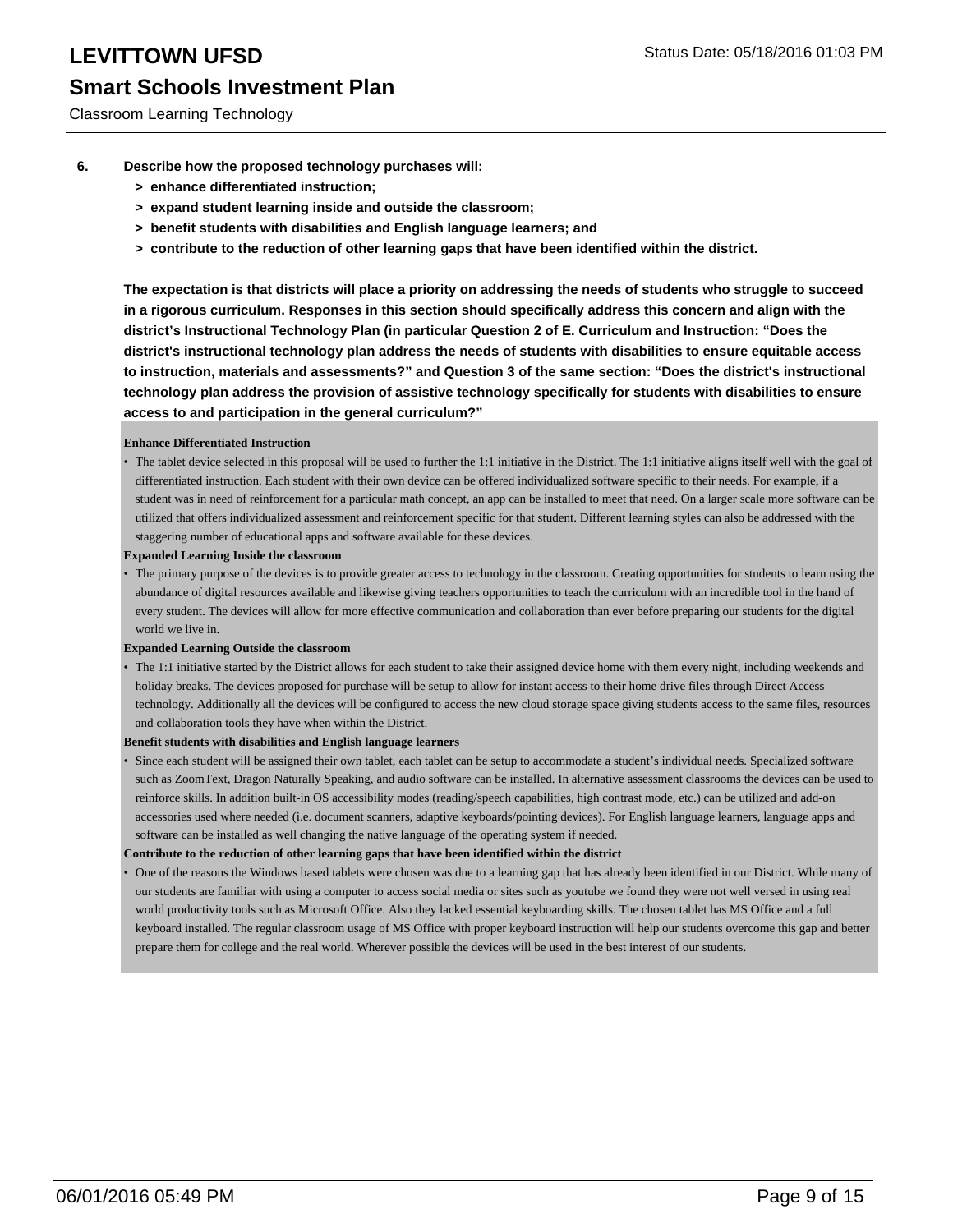Classroom Learning Technology

### **7. Where appropriate, briefly describe how the proposed technology purchases will enhance ongoing communication with parents and other stakeholders and help the district facilitate technology-based regional partnerships, including distance learning and other efforts.**

The selected tablets will be used to further the Districts 1:1 initiative. The 1:1 initiative began in September 2015 and immediately created dialog between the school and community about the role of technology in education and how the tablets can enrich the students learning experience. Through this communication the parents understand the purpose of the assigned device and how it can help their child. By expanding the 1:1 in the years ahead using the Smart funding this communication will continue and more parents and community members will become involved in the process.

While there are currently no formal distance learning initiatives in the District, the tablet can be used for future initiatives. It has a built-in camera, microphone and Skype software installed. It can easily be used for distance learning opportunities such as pen pals from across the globe or instructor led virtual field trips.

**8. Describe the district's plan to provide professional development to ensure that administrators, teachers and staff can employ the technology purchased to enhance instruction successfully.**

**Note: This response should be aligned and expanded upon in accordance with your district's response to Question 1 of F. Professional Development of your Instructional Technology Plan: "Please provide a summary of professional development offered to teachers and staff, for the time period covered by this plan, to support technology to enhance teaching and learning. Please include topics, audience and method of delivery within your summary."**

Professional development is the key behind any successful rollout of technology. The vision for the 1:1 tablet initiative is a classroom where the devices are woven into the fabric of the curriculum itself; the two go hand-and-hand. In order to successfully realize such a vision, repeated professional development has to be offered at regular intervals. The professional development begins prior to the start of the school year wherein teachers are assigned a tablet. The initial professional development will cover the basics of the tablet and operating of the system and will allow them to get familiar with the device. As the school year progresses the professional development becomes more focused, down to the subject level. For example, the science teachers will be using the tablets for different activities than the Math teachers will so the professional development offered has to address those differences and become more targeted as it progresses along. This continuity and focus will foster an environment ripe for a successful implementation. Complementing the teacher's professional development, after school workshops will be offered for students on how to use the device and make the most of it. Surveys gathering feedback and observations will be conducted to gauge the implementation throughout the school year and adjustments made accordingly.

- **9. Districts must contact the SUNY/CUNY teacher preparation program that supplies the largest number of the district's new teachers to request advice on innovative uses and best practices at the intersection of pedagogy and educational technology.**
	- $\boxtimes$  By checking this box, you certify that you have contacted the SUNY/CUNY teacher preparation program that supplies the largest number of your new teachers to request advice on these issues.
- **10. A district whose Smart Schools Investment Plan proposes the purchase of technology devices and other hardware must account for nonpublic schools in the district.**

**Are there nonpublic schools within your school district?**

- Yes
- $\square$  No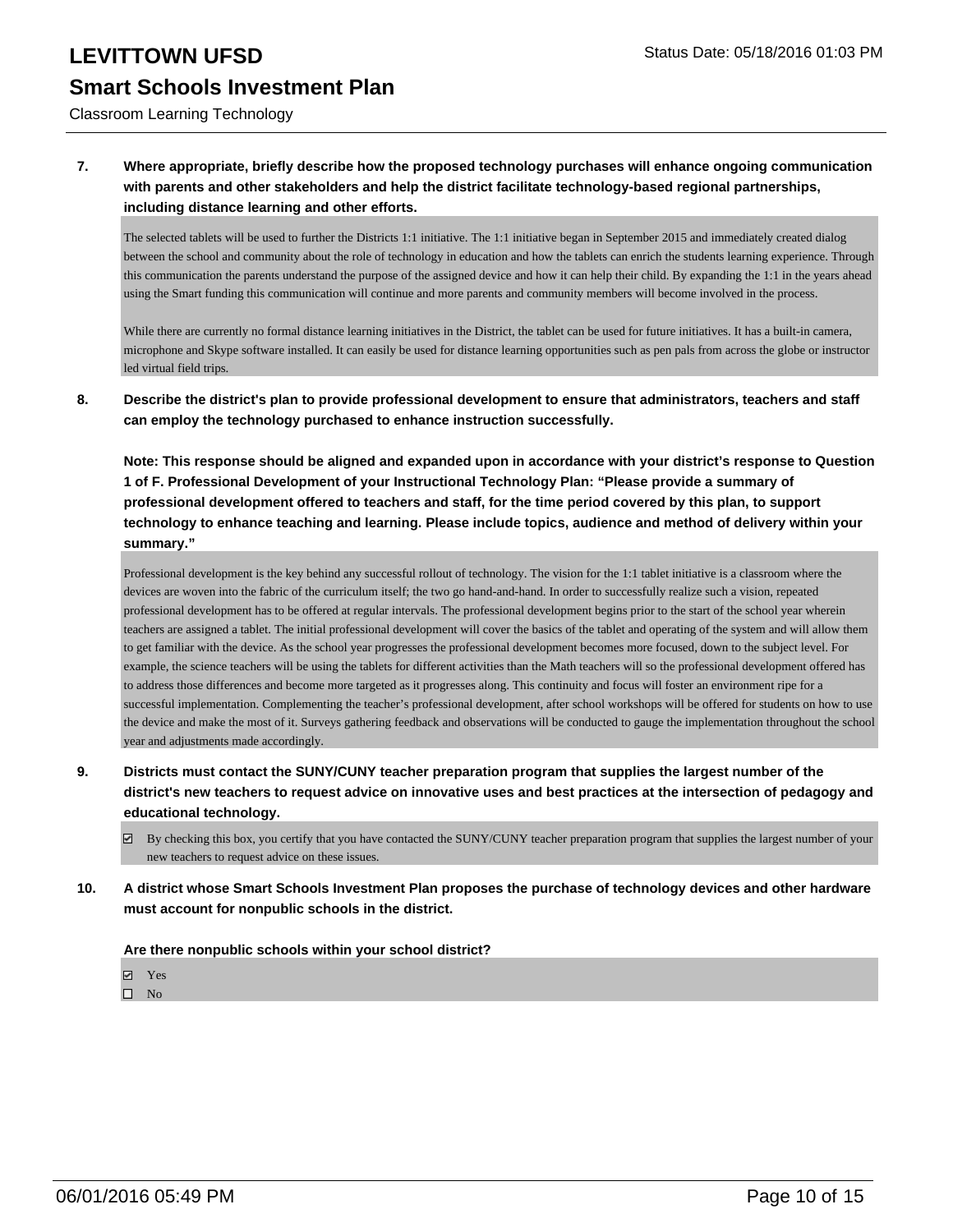Classroom Learning Technology

**10a. Describe your plan to loan purchased hardware to nonpublic schools within your district. The plan should use your district's nonpublic per-student loan amount calculated below, within the framework of the guidance. Please enter the date by which nonpublic schools must request classroom technology items. Also, specify in your response the devices that the nonpublic schools have requested, as well as in the in the Budget and the Expenditure Table at the end of the page.**

Within the District's boundaries there are two small non-public schools; one a Montessori school and the other a school for autistic children. Both schools were consulted with and their classroom technology selections are included in our plan (Dell Inspiron 15 laptops and ASUS Tablets). After the arrival and inventorying of classroom technology purchases, both schools will be notified and upon written request lent the classroom technology. The date by which these requests must be received is August 31st of each year. Using the formula provided on the NYSED website\*, the Maria Montessori School would be lent \$4,200 worth of devices and the Elijah School would be lent \$2,400 worth of loaned devices (breakdown below). **Detailed breakdown:**

 Classroom Technology spending = \$1,097,990 Public school enrollment = 7,295 Total Non-Public school enrollment  $= 44$  $$1,097,990/(7,295 + 44) = $150$  per student **Maria Montessori School**  $$150 X 28 = $4,200$ Chosen device cost (with protective case) =  $$385$  \$4,200 / \$385 = 10.9 devices & cases, rounded up to 11 devices totaling \$4,235 (\$3,960 device cost & \$275 for cases respectively) **Elijah School**  $$150 X 16 = $2,400$ Chosen device  $cost = $602$  $$2,400 / $602 = 3.98$  devices, rounded up to 4 devices totaling \$2,408 \*http://www.p12.nysed.gov/mgtserv/smart\_schools/NonpublicInformation.htm

**10b. A final Smart Schools Investment Plan cannot be approved until school authorities have adopted regulations specifying the date by which requests from nonpublic schools for the purchase and loan of Smart Schools Bond Act classroom technology must be received by the district.**

 $\boxtimes$  By checking this box, you certify that you have such a plan and associated regulations in place that have been made public.

### **11. Nonpublic Classroom Technology Loan Calculator**

**The Smart Schools Bond Act provides that any Classroom Learning Technology purchases made using Smart Schools funds shall be lent, upon request, to nonpublic schools in the district. However, no school district shall be required to loan technology in amounts greater than the total obtained and spent on technology pursuant to the Smart Schools Bond Act and the value of such loan may not exceed the total of \$250 multiplied by the nonpublic school enrollment in the base year at the time of enactment.**

**See:**

**http://www.p12.nysed.gov/mgtserv/smart\_schools/docs/Smart\_Schools\_Bond\_Act\_Guidance\_04.27.15\_Final.pdf.**

|                                       | 1. Classroom<br>Technology<br>Sub-allocation | 2. Public<br>Enrollment<br>$(2014-15)$ | 3. Nonpublic<br>Enrollment<br>$(2014 - 15)$ | 4. Sum of<br>Public and<br>Nonpublic<br>l Enrollment | 5. Total Per<br>Pupil Sub-<br>lallocation | 6. Total<br>  Nonpublic Loan  <br>Amount |
|---------------------------------------|----------------------------------------------|----------------------------------------|---------------------------------------------|------------------------------------------------------|-------------------------------------------|------------------------------------------|
| Calculated Nonpublic Loan<br>  Amount | 1,097,990                                    | 7.295                                  | 44                                          | 7,339                                                | 150                                       | 6,600                                    |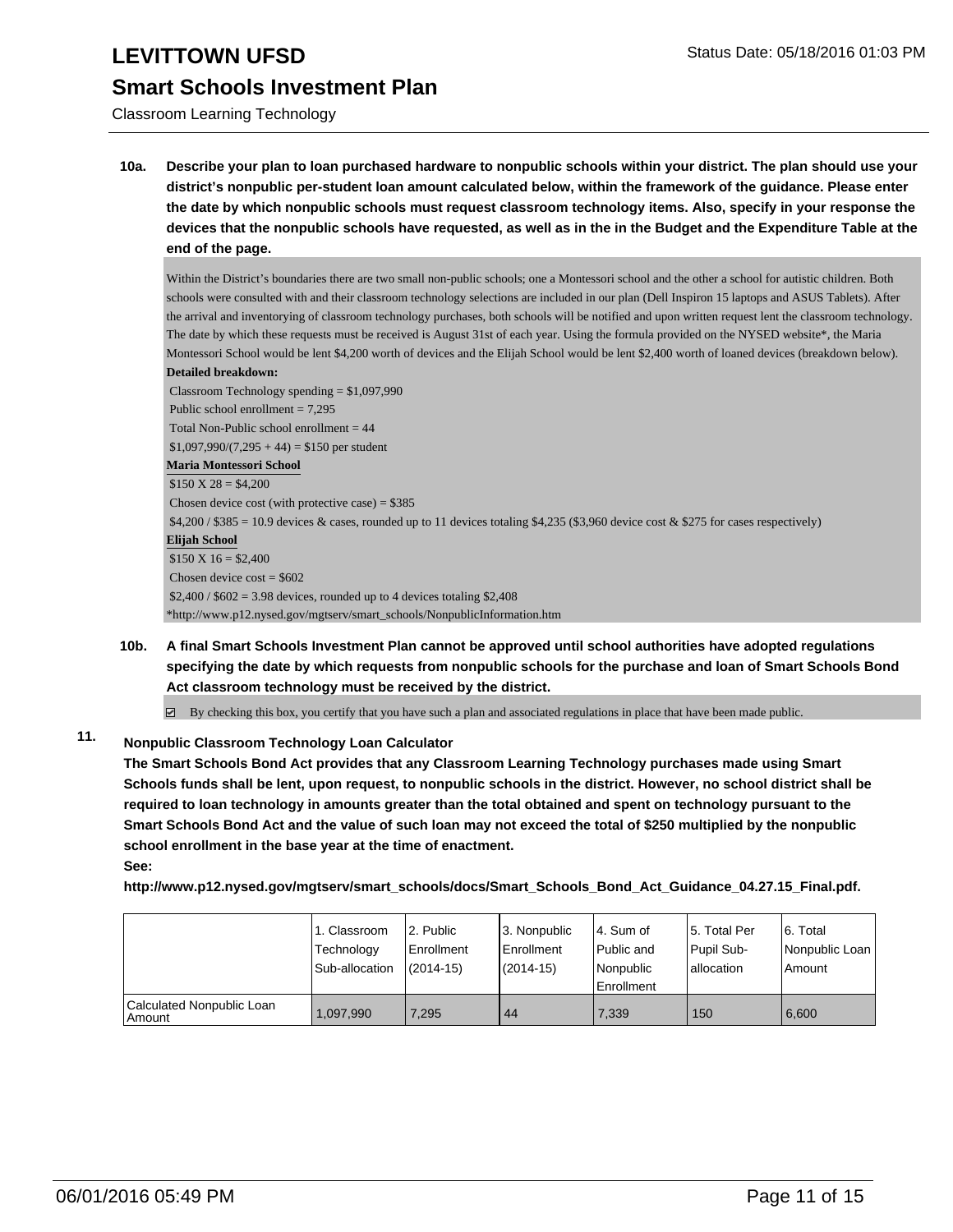Classroom Learning Technology

**12. To ensure the sustainability of technology purchases made with Smart Schools funds, districts must demonstrate a long-term plan to maintain and replace technology purchases supported by Smart Schools Bond Act funds. This sustainability plan shall demonstrate a district's capacity to support recurring costs of use that are ineligible for Smart Schools Bond Act funding such as device maintenance, technical support, Internet and wireless fees, maintenance of hotspots, staff professional development, building maintenance and the replacement of incidental items. Further, such a sustainability plan shall include a long-term plan for the replacement of purchased devices and equipment at the end of their useful life with other funding sources.**

 $\boxdot$  By checking this box, you certify that the district has a sustainability plan as described above.

**13. Districts must ensure that devices purchased with Smart Schools Bond funds will be distributed, prepared for use, maintained and supported appropriately. Districts must maintain detailed device inventories in accordance with generally accepted accounting principles.**

By checking this box, you certify that the district has a distribution and inventory management plan and system in place.

**14. If you are submitting an allocation for Classroom Learning Technology complete this table. Note that the calculated Total at the bottom of the table must equal the Total allocation for this category that you entered in the SSIP Overview overall budget.**

|                          | Sub-Allocation |
|--------------------------|----------------|
| Interactive Whiteboards  | $\mathbf 0$    |
| Computer Servers         | $\mathbf 0$    |
| <b>Desktop Computers</b> | $\Omega$       |
| Laptop Computers         | 324,240        |
| <b>Tablet Computers</b>  | 702,000        |
| <b>Other Costs</b>       | 71,750         |
| Totals:                  | 1,097,990.00   |

| Select the allowable expenditure | Item to be Purchased                          | Quantity       | Cost per Item | <b>Total Cost</b> |
|----------------------------------|-----------------------------------------------|----------------|---------------|-------------------|
| type.                            |                                               |                |               |                   |
| Repeat to add another item under |                                               |                |               |                   |
| each type.                       |                                               |                |               |                   |
| <b>Laptop Computers</b>          | Dell Latitude 5450                            | 392            | 821           | 321,832           |
| <b>Other Costs</b>               | Mobile laptop carts                           | 14             | 1,500         | 21,000            |
| <b>Other Costs</b>               | Headphones/Microphones                        | 100            | 20            | 2,000             |
|                                  | (accommodations for testing)                  |                |               |                   |
| <b>Tablet Computers</b>          | ASUS T100TA-C2-EDU                            | 1939           | 360           | 698,040           |
| <b>Other Costs</b>               | <b>Tablet Protective Case</b>                 | 1939           | 25            | 48,475            |
| <b>Laptop Computers</b>          | Dell Inspiron 15 5000 Series-non-pubs<br>loan | $\overline{4}$ | 602           | 2,408             |
| <b>Tablet Computers</b>          | ASUS T100TA-C2-EDU-non-pubs loan              | 11             | 360           | 3,960             |
| <b>Other Costs</b>               | Tablet Protective Case-non-pubs loan          | 11             | 25            | 275               |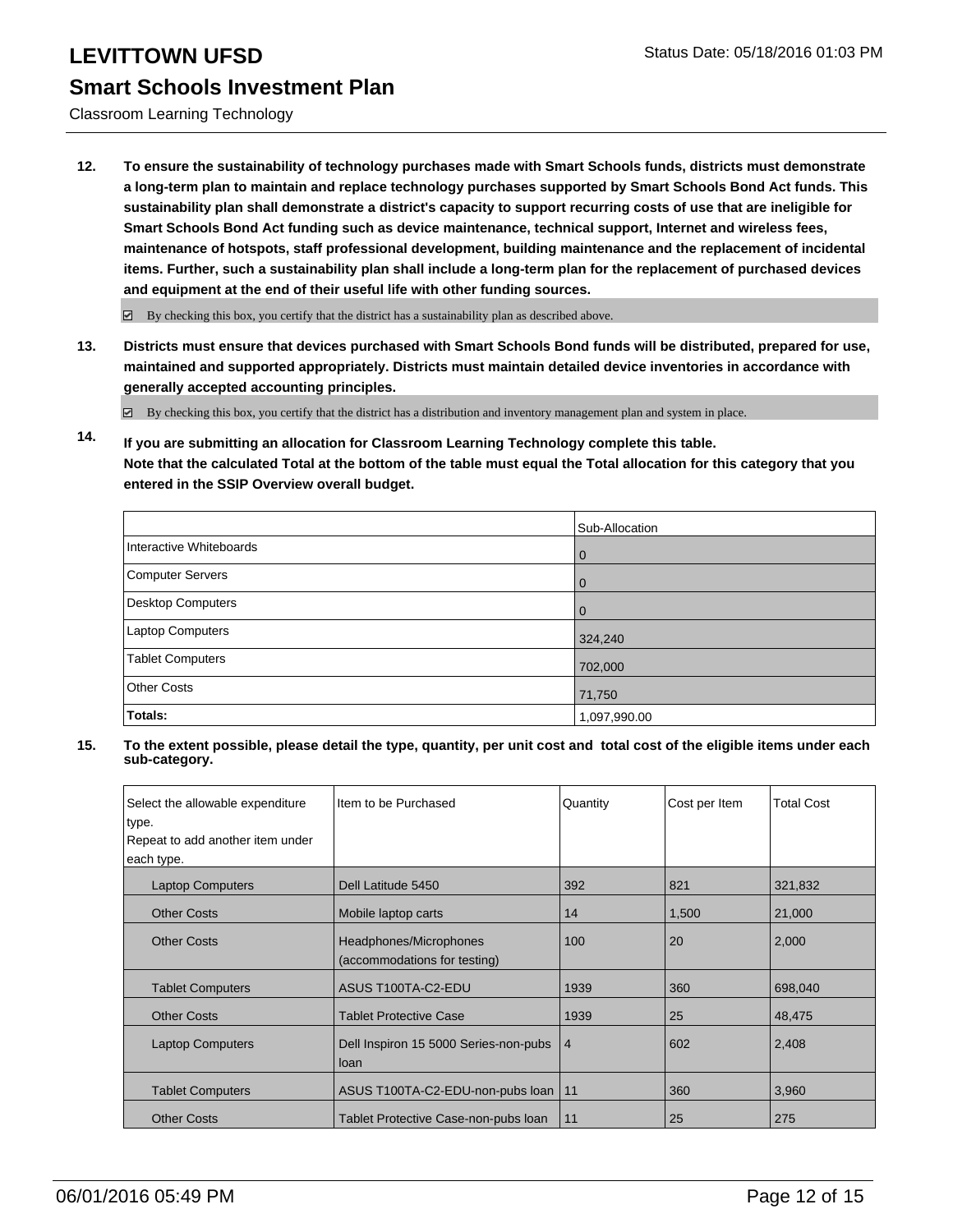Pre-Kindergarten Classrooms

**1. Provide information regarding how and where the district is currently serving pre-kindergarten students and justify the need for additional space with enrollment projections over 3 years.**

(No Response)

- **2. Describe the district's plan to construct, enhance or modernize education facilities to accommodate prekindergarten programs. Such plans must include:**
	- **Specific descriptions of what the district intends to do to each space;**
	- **An affirmation that pre-kindergarten classrooms will contain a minimum of 900 square feet per classroom;**
	- **The number of classrooms involved;**
	- **The approximate construction costs per classroom; and**
	- **Confirmation that the space is district-owned or has a long-term lease that exceeds the probable useful life of the improvements.**

(No Response)

**3. Smart Schools Bond Act funds may only be used for capital construction costs. Describe the type and amount of additional funds that will be required to support ineligible ongoing costs (e.g. instruction, supplies) associated with any additional pre-kindergarten classrooms that the district plans to add.**

(No Response)

**4. All plans and specifications for the erection, repair, enlargement or remodeling of school buildings in any public school district in the State must be reviewed and approved by the Commissioner. Districts that plan capital projects using their Smart Schools Bond Act funds will undergo a Preliminary Review Process by the Office of Facilities Planning.**

| Project Number |  |
|----------------|--|
| (No Response)  |  |

**5. If you have made an allocation for Pre-Kindergarten Classrooms, complete this table. Note that the calculated Total at the bottom of the table must equal the Total allocation for this category that you**

**entered in the SSIP Overview overall budget.**

|                                          | Sub-Allocation |
|------------------------------------------|----------------|
| Construct Pre-K Classrooms               | (No Response)  |
| Enhance/Modernize Educational Facilities | (No Response)  |
| Other Costs                              | (No Response)  |
| Totals:                                  |                |

| Select the allowable expenditure | Item to be purchased | l Quantitv    | Cost per Item | <b>Total Cost</b> |
|----------------------------------|----------------------|---------------|---------------|-------------------|
| type.                            |                      |               |               |                   |
| Repeat to add another item under |                      |               |               |                   |
| each type.                       |                      |               |               |                   |
| (No Response)                    | (No Response)        | (No Response) | (No Response) | (No Response)     |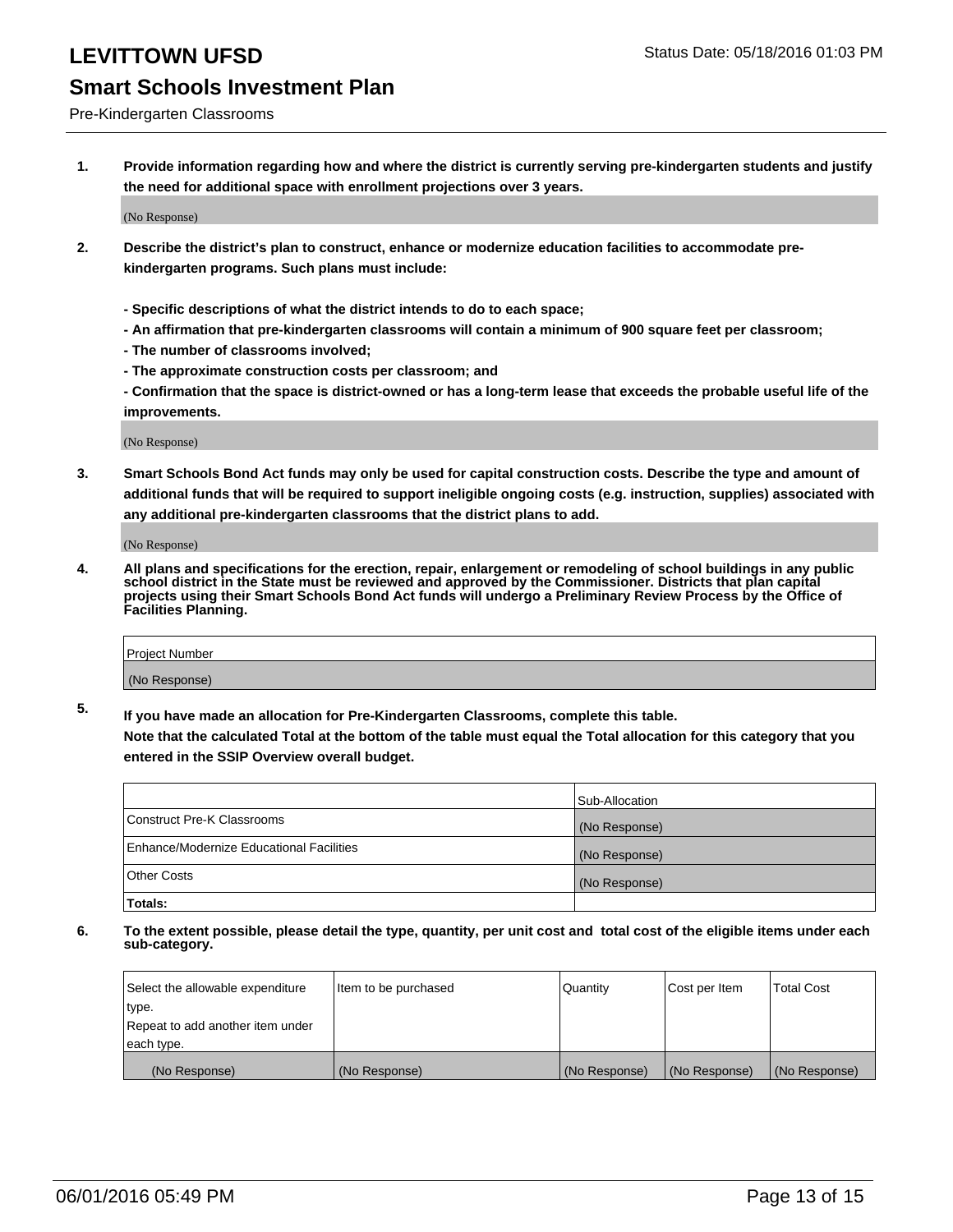Replace Transportable Classrooms

**1. Describe the district's plan to construct, enhance or modernize education facilities to provide high-quality instructional space by replacing transportable classrooms.**

(No Response)

**2. All plans and specifications for the erection, repair, enlargement or remodeling of school buildings in any public school district in the State must be reviewed and approved by the Commissioner. Districts that plan capital projects using their Smart Schools Bond Act funds will undergo a Preliminary Review Process by the Office of Facilities Planning.**

| Project Number |  |
|----------------|--|
| (No Response)  |  |

**3. For large projects that seek to blend Smart Schools Bond Act dollars with other funds, please note that Smart Schools Bond Act funds can be allocated on a pro rata basis depending on the number of new classrooms built that directly replace transportable classroom units.**

**If a district seeks to blend Smart Schools Bond Act dollars with other funds describe below what other funds are being used and what portion of the money will be Smart Schools Bond Act funds.**

(No Response)

**4. If you have made an allocation for Replace Transportable Classrooms, complete this table. Note that the calculated Total at the bottom of the table must equal the Total allocation for this category that you entered in the SSIP Overview overall budget.**

|                                                | Sub-Allocation |
|------------------------------------------------|----------------|
| Construct New Instructional Space              | (No Response)  |
| Enhance/Modernize Existing Instructional Space | (No Response)  |
| <b>Other Costs</b>                             | (No Response)  |
| Totals:                                        |                |

| Select the allowable expenditure | Item to be purchased | <b>Quantity</b> | Cost per Item | <b>Total Cost</b> |
|----------------------------------|----------------------|-----------------|---------------|-------------------|
| type.                            |                      |                 |               |                   |
| Repeat to add another item under |                      |                 |               |                   |
| each type.                       |                      |                 |               |                   |
| (No Response)                    | (No Response)        | (No Response)   | (No Response) | (No Response)     |